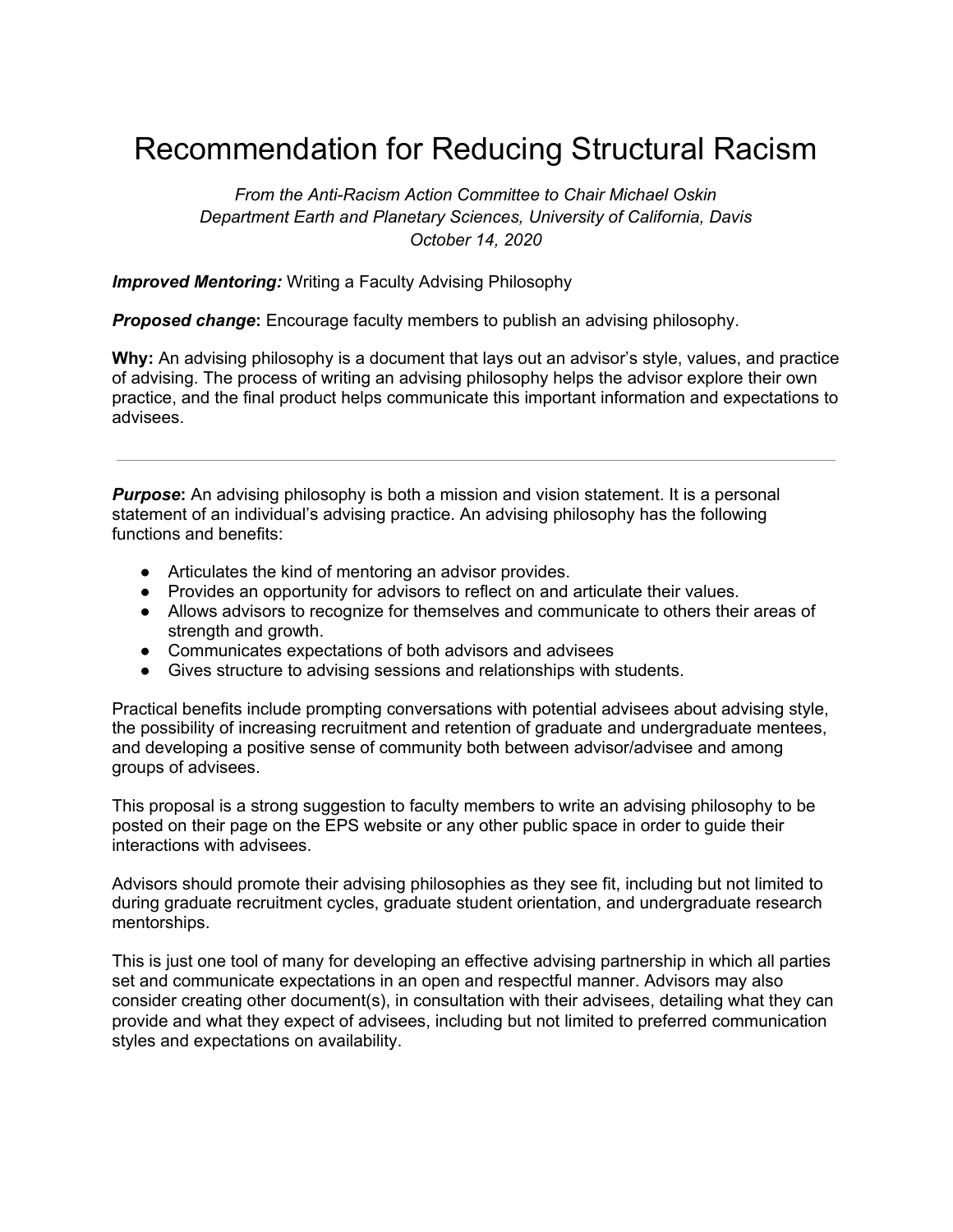*Audience***:** Advising philosophies are intended to be both a useful professional development tool for advisors and a helpful communication to their current and potential advisees, both graduate and undergraduate students.

**Background:** Faculty have the influence and responsibility to create a positive advising relationship with their students, something that is especially important for students of color (Brunsma et al., 2017). Students of color often report a disconnect with their mentors who can unintentionally harm these students because of comments or actions stemming from "unevolved viewpoints" (Chaudhary & Berhe, 2020). By examining one's own advising style and expectations, faculty can address these viewpoints and prepare for more effective advising sessions with students of color. Advising philosophies provide the chance to explore and articulate these viewpoints and values, in order to assist in the development of a positive, transparent advising relationship.

*Examples***:** An advising philosophy has no template, but may include some of the following information:

- The advisor's personal qualities
- The advisor's communication style
- The environment and experience they want to create for their students
- Statements on values, ethics, diversity, equity, inclusion, justice, etc.
- Advising theories, research, and approaches
- Goals for professional growth in advising, plans for meeting those goals, and/or assessment of these goals.

To write an advising philosophy, advisors can begin by brainstorming features of past advising experiences that encompass their advising style. There are some worksheets out there to help with this brainstorming

([http://advisingmatters.berkeley.edu/sites/default/files/general/Statement%20of%20Advising%2](http://advisingmatters.berkeley.edu/sites/default/files/general/Statement%20of%20Advising%20Philosophy%20Prompts.pdf) [0Philosophy%20Prompts.pdf](http://advisingmatters.berkeley.edu/sites/default/files/general/Statement%20of%20Advising%20Philosophy%20Prompts.pdf)). In addition, NACADA: The Global Community for Academic Advising provides many examples and helpful guidelines for creating an Advising Philosophy at [https://nacada.ksu.edu/Resources/Clearinghouse/View-Articles/Personal-advising-philosophy-e](https://nacada.ksu.edu/Resources/Clearinghouse/View-Articles/Personal-advising-philosophy-examples.aspx) [xamples.aspx.](https://nacada.ksu.edu/Resources/Clearinghouse/View-Articles/Personal-advising-philosophy-examples.aspx)

*Evaluation***:** This proposal is a suggestion for individuals, and therefore will not be systematically assessed by the Department. However, the department may publicize the percentage of mentors who have published their advising philosophies as a recruitment tool. Also, prospective students will be polled to see if these documents affected their view of the department's mentors or their decision to work with particular individuals.

In addition, faculty members are encouraged to revisit their advising philosophies as they develop as advisors. This self-assessment is a valuable part of professional and personal development. Advisors should consider their personal reasons for writing an advising philosophy, the benefits that emerge during the self-reflection process, and the outcomes of their advising relationships as potential assessment starting points.

*Affordances and Limitations***:** Faculty advisors should dedicate the energy required to develop a quality document. This takes time and effort. However, the benefits of an advising philosophy usually outweigh the time spent developing one.

## **References**